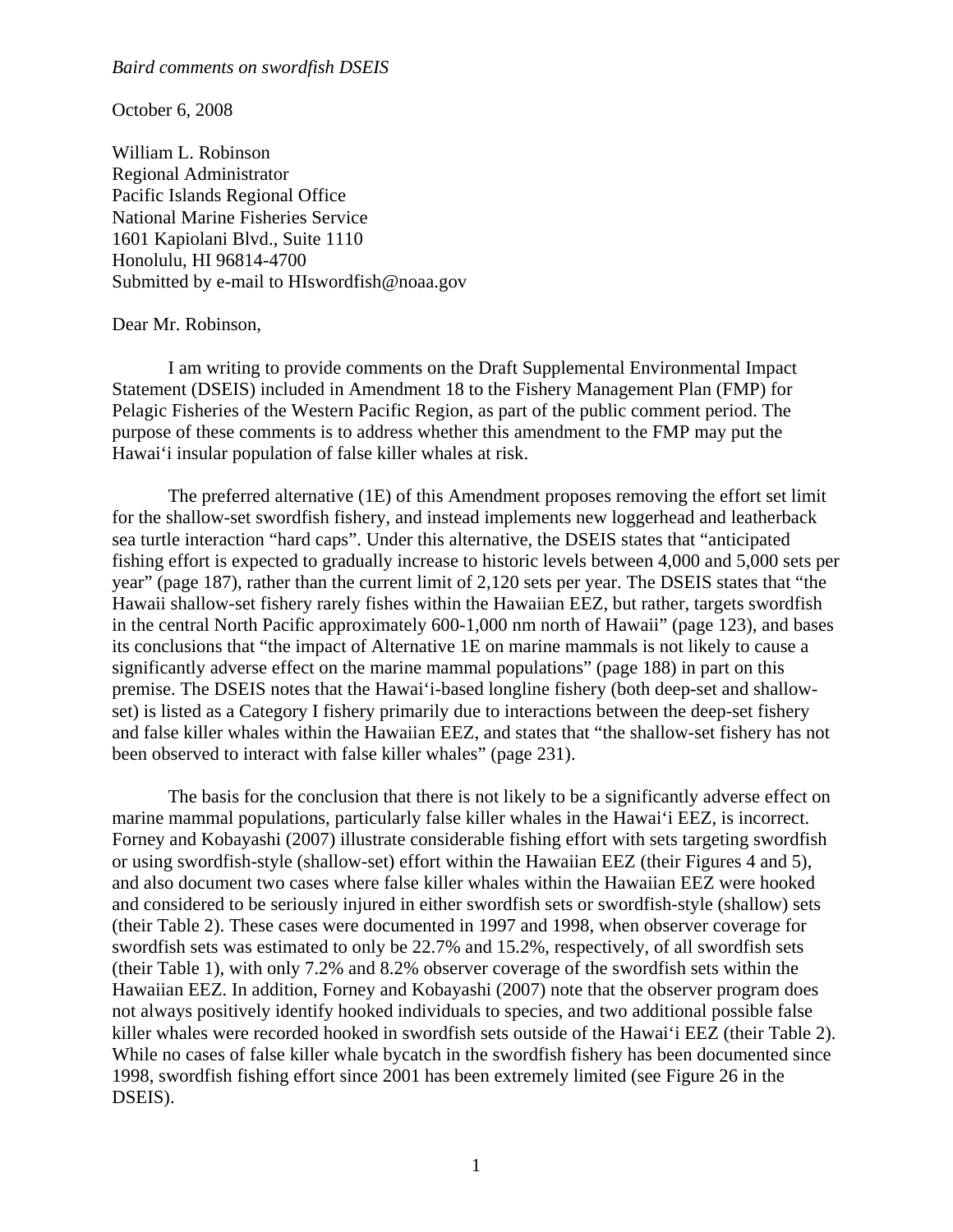## *Baird comments on swordfish DSEIS*

 A single stock of false killer whales within the Hawaiian EEZ is currently recognized by NMFS, although the draft stock assessment report (SAR) for false killer whales for the Pacific Islands Region Stock Complex (Federal Register 73(135):40299-40300) divides the single Hawaiian EEZ stock of false killer whales into two stocks, a Hawai'i insular stock and a Hawai'i pelagic stock, as well as adding a new stock for Palmyra Atoll. The primary justification for the division of the Hawaiian EEZ stock into an insular and pelagic stock is the availability of genetic data from biopsy samples collected from around the main Hawaiian Islands and from larger areas of the central and eastern tropical Pacific (Chivers et al. 2007).

 While the draft SAR sets the boundary between the insular and pelagic stocks to equal the long-line exclusion zone (noted as a 25-75 nm boundary in the draft SAR), there is evidence that insular false killer whales do move far enough offshore to interact with the long-line fishery. At the January 2008 Pacific Scientific Review Group (PSRG) meeting at which the draft SAR was originally reviewed by the PSRG, I presented information on movements of a false killer whale (known from photo-identification to be part of the insular population, see Baird et al. 2008a) that was satellite tagged in August 2007 that traveled as far as 96 km (~51 nm) from the main Hawaiian Islands (Baird et al. 2008b). In September 2008 a different false killer whale (also known based on photo-identification to be from the insular population) satellite tagged in July 2008 traveled as far as 83 km from the main Hawaiian Islands (Baird et al. unpublished). A GIS analysis of the long-line boundary indicates that between October 1 and January 31 approximately 25% of the long-line fishery boundary falls between 45-50 km from shore, and thus individuals from the insular population may overlap with the long-line fishery. Photographic evidence of scarring and dorsal fin disfigurement of individuals from the insular population supports that such interactions occur (Baird and Gorgone 2005).

 The population estimate for the insular stock noted in the draft SAR is 123 individuals  $(CV = 0.72)$ , based on a mark-recapture estimate by Baird et al. (2005). The potential biological removal (PBR) level for the insular population is less than one individual per year (draft SAR). There is evidence of a large population decline for the insular population (Reeves et al. in press). While the PBR level for the pelagic population is greater (2.2 individuals per year in the draft SAR), current estimates of bycatch for that stock is greater than PBR (5.7 animals/year). Given the small population size of the insular stock and the evidence of a decline, any bycatch in the swordfish longline fishery has the potential to jeopardize this population, contrary to the conclusion of the DSEIS. The DSEIS preferred alternative removing the effort limits could more than double the amount of sets compared to the average over the last seven years, greatly increasing the potential for bycatch with both the insular and pelagic populations of false killer whales within the Hawai'i EEZ.

Sincerely,

Robin W. Baird, Ph.D. Research Biologist Cascadia Research Collective 218  $\frac{1}{2}$  W. 4<sup>th</sup> Avenue, Olympia, WA 98501 rwbaird@cascadiaresearch.org